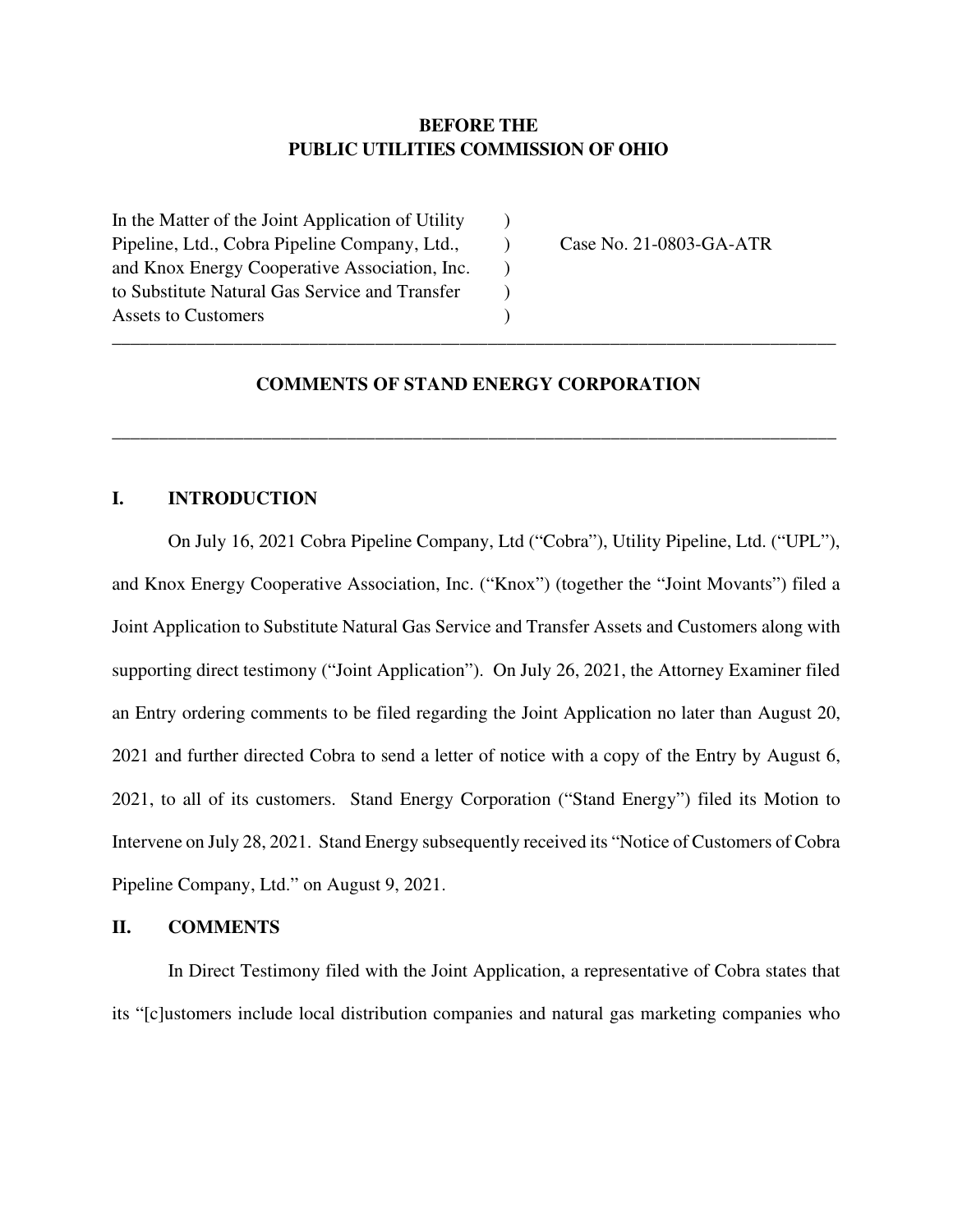serve residential, commercial, and industrial users."<sup>1</sup> Additionally, the Notice to Customers of Cobra Pipeline Company, Ltd. provides that "[i]f the application is approved by the PUCO, Knox will become owner of these Systems and Cobra's customers will become customers of Knox, a not-for-profit, member-owned cooperative." However, in its "Memorandum in Response to the Motions to Intervene of Northeast Ohio Natural Gas Corp. and Stand Energy Corp." Joint Movants state that ". . . there is the *possibility* that Knox will negotiate appropriate agreements with suppliers and brokers such as Stand Energy."<sup>2</sup> (emphasis added). While Joint Movants appear to acknowledge that natural gas marketing companies are "customers of Cobra," it is unclear at times in the filings whether Joint Movants are referring to Cobra's customers that are natural gas suppliers transporting gas through the Cobra pipeline or end-use customers. Joint Movant's statement that there is only a "possibility" that Knox will negotiate transportation agreements with suppliers leaves a great amount of uncertainty regarding how the proposed transfer will impact natural gas marketers generally and specifically how it will impact the end-users they serve.

 Joint Movants have provided no information as to how pricing and terms of service may change in the future. As stated by Joint Movants, Knox is a not a regulated utility. Therefore, Knox presumably will unilaterally set rates outside the jurisdiction of the Commission. This seems similar to what Cobra unsuccessfully tried to do as regulated utility. Cobra's overcharging of transportation customers, like Stand Energy, was ultimately disallowed by this Commission's findings in case 16-1725-PL-AIR. The Commission disallowed the increased rates in finding that Cobra failed to demonstrate that its existing rates and charges were insufficient to provide adequate

<sup>1</sup> *See Direct Testimony of Stephen G. Rigo*, Case No. 21-0803-GA-ATR, dated July 16, 2021, pg. 2 Line 23 – Pg. 3 Line 1.

<sup>2</sup> *See Memorandum in Response to the Motions to Intervene by Northeast Ohio Natural Gas Corp. and Stand Energy Corp*., Case No. 21-0803-GA-ATR, dated August 4, 2021, at pg. 6.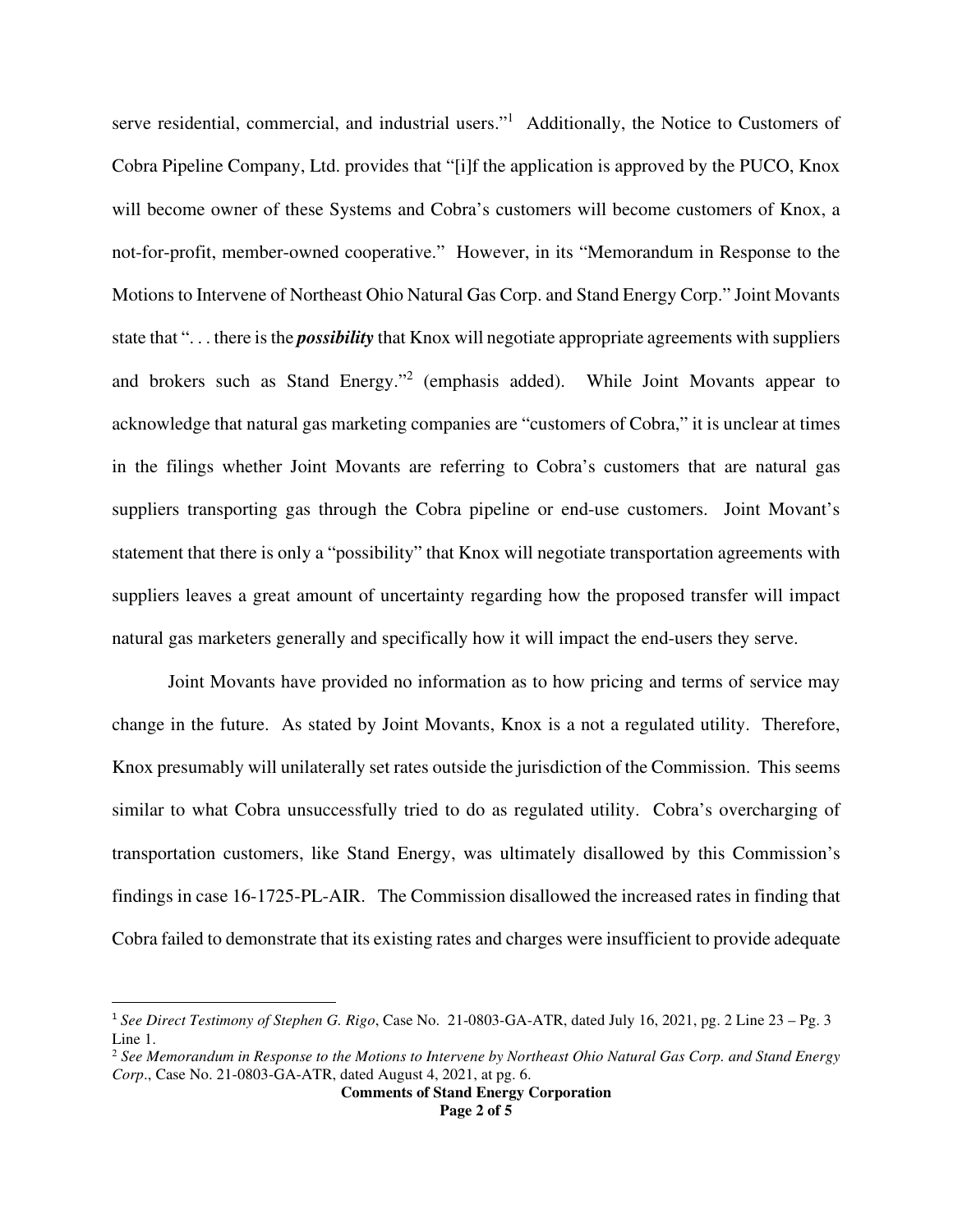compensation.<sup>4</sup> Further, this Commission ordered Cobra to refund to its customers amounts paid in excess of the Commission approved rates.<sup>5</sup> However, due to Cobra's ultimate bankruptcy filing, it never provided these refunds to its customers.

 Joint Movants have provided almost no information on how the transfer of assets and customers will affect customers of the current Cobra intrastate pipeline system like Stand Energy. In addition to the Transportation Service Agreement that Stand Energy has with Cobra (which is specifically **not** being assumed by UPL/Knox), Cobra's rates and terms of service are set out in its filed Tariff No.  $1<sup>6</sup>$  and therefore easily accessible by the public. Stand Energy is not seeking leverage in some possible future contract negotiations. Stand Energy currently serves a growing number of small industrial customers that are reliant on gas shipped through the Cobra system. Stand Energy is simply seeking basic information on how the transfer from Cobra to UPL/Knox will affect Stand Energy's shipping rates, terms of service, how future changes to these would be decided and ultimately how this transfer will affect the end-users that Stand Energy serves.

 It is reasonable to request that Joint Movants provide information on rates and terms of service that current shippers on the Cobra system can expect once the transfer is completed. Additionally, it is also reasonable that Joint Movants provide information on how future changes to rates and terms of service may be decided. It is difficult to understand how the transfer can be deemed reasonable and protecting the public interest when no substantive information has been provided on how this transfer will impact current Cobra customers. The Joint Application is vague

<sup>4</sup> *See Cobra Pipeline Company Ltd*., Case No. 16-1725-PL-AIR, Opinion & Order dated September 11, 2019.

<sup>5</sup> *See Cobra Pipeline Company Ltd*, Case No. 16-1725-PL-AIR, Entry dated September 11, 2019.

<sup>6</sup> *See generally, Cobra Pipeline Co. Ltd,* 89-8041-PL-TRF.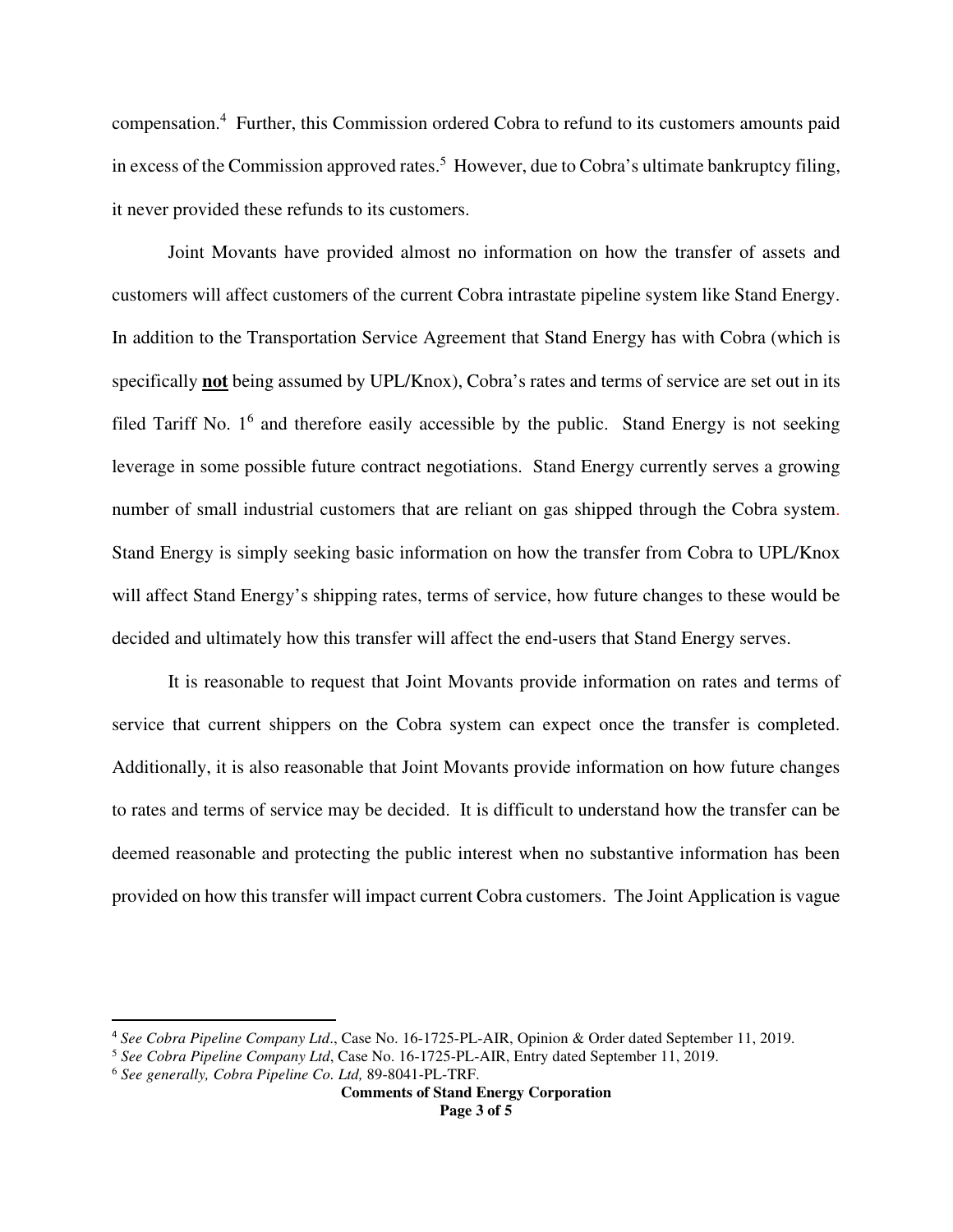at best and evasive at worst. It should not be difficult to determine what is going to happen to Gas Transportation customers and the marketers that serve them.

## **III. CONCLUSION**

 Stand Energy requests that the Commission require the Joint Movants to provide specific evidence as to rates, terms of service and how future changes to these may be decided so that it can determine if Ohio customers could be harmed and therefore whether the transaction is reasonable and protects the public interest before approving Joint Movant's application to Substitute Natural Gas Service and Transfer Assets and Customers.

Respectfully submitted,

 */s/ Kate E. Russell-Bedinghaus*  Kate E. Russell-Bedinghaus (0072613) kbedinghaus@standenergy.com Stand Energy Corporation 1077 Celestial Street, Suite 110 Cincinnati, Ohio 45202-1629 Tel: (513) 621-1113 Fax: (513) 621-3773 *Attorney for Stand Energy Corporation*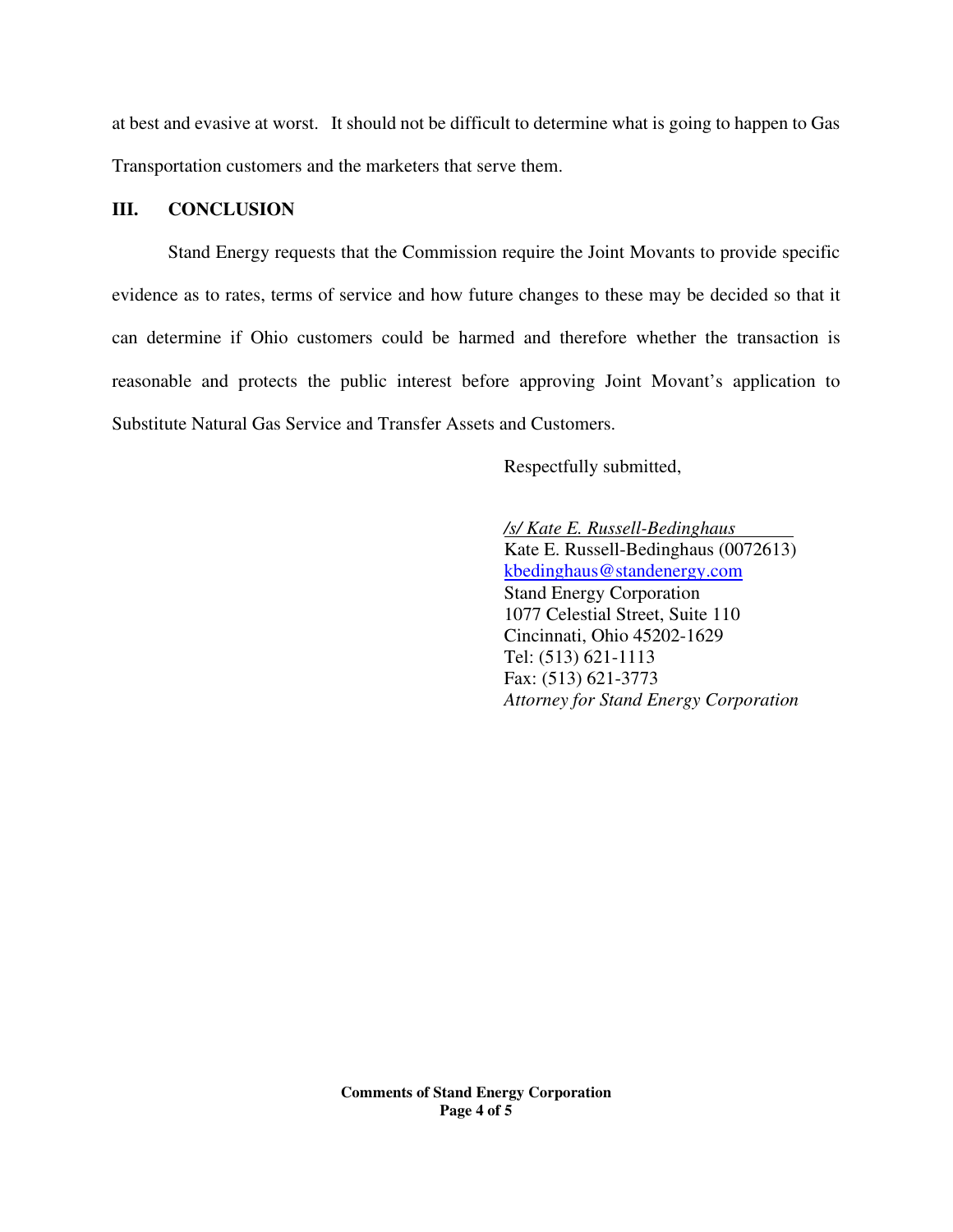# **CERTIFICATE OF SERVICE**

 I certify that the foregoing was filed electronically through the Docketing Information System (DIS) of the Public Utilities Commission of Ohio on this 20<sup>th</sup> day of August, 2021. The DIS e-filing system will electronically serve notice of this document on counsel for all parties.

> */s/ Kate E. Russell-Bedinghaus*  Kate E. Russell-Bedinghaus (0072613)

> *Attorney for Stand Energy Corporation*